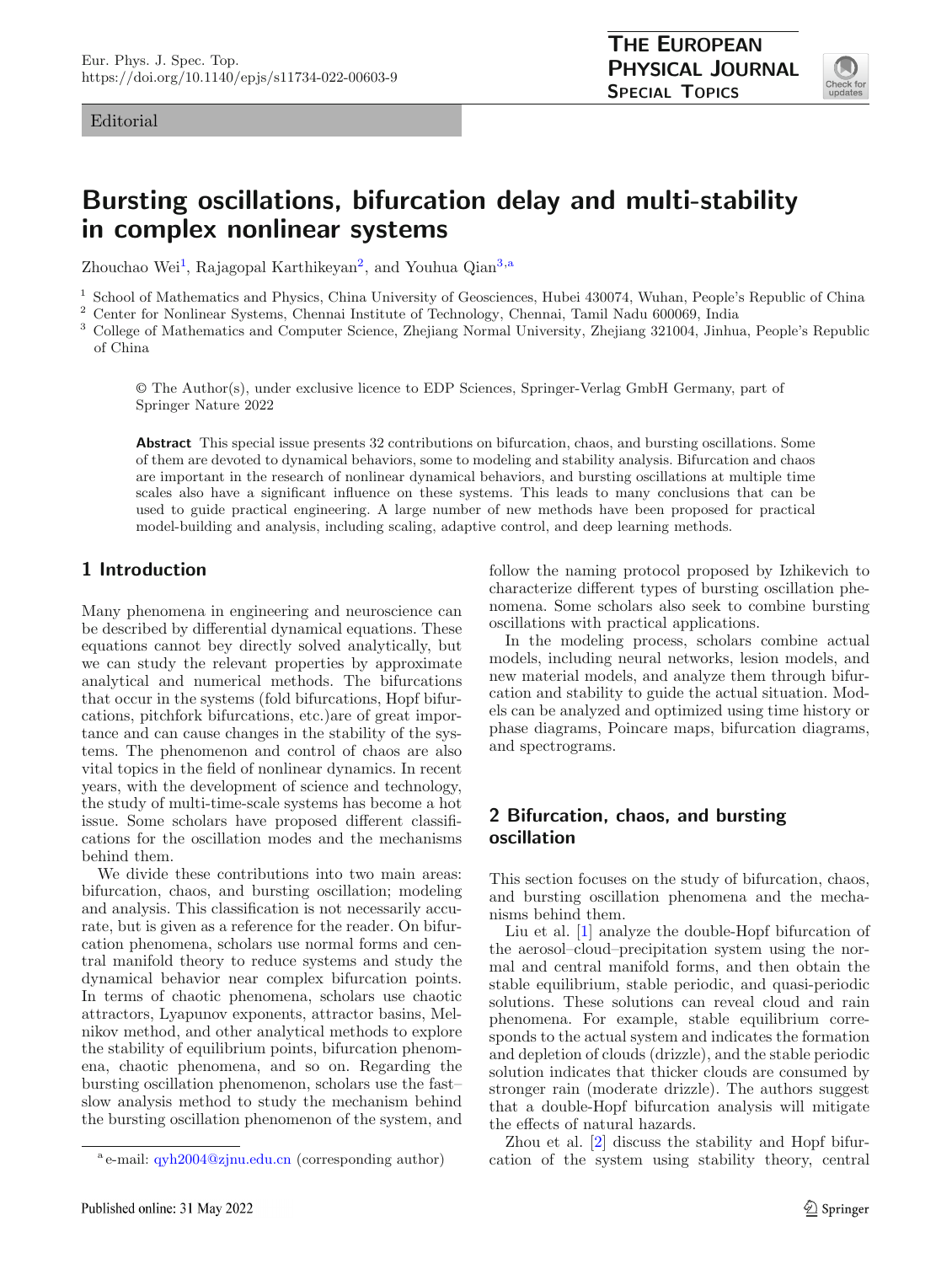manifold theory, and normal form theory, and perform numerical simulations. A robust controller is then added to fine-tune the control parameters, whereby the Hopf bifurcation is achieved or delayed at a certain point.

Zhang et al. [\[3](#page-3-2)] study the bifurcation characteristics of cubic discrete chaotic systems, investigate the cause of symmetry-breaking bifurcation by solving the periodic bifurcation solution of the system, and obtain the critical value for the recovery of symmetry-breaking bifurcation. The authors add a nonlinear controller to control the bifurcation of the system and change the position of the bifurcation point. The delay or advance of the period-doubling bifurcation and the emergence of symmetric fracture bifurcation are then achieved.

Lai et al. [\[4\]](#page-3-3) study the Jacobi stability of a resonant nonlinear Schrödinger (RNS) system using Kosambi-Cartan–Chern (KCC) theory, discussing the Jacobi stability of three equilibrium points and the focusing trend of the trajectory around the equilibrium point. The numerical results also show that the system is quasiperiodic and chaotic under periodic perturbations.

Ramakrishnan et al. [\[5](#page-3-4)] propose a megastable oscillator with a vast number of coexisting limit cycles that spread on a surface. The dynamical characteristics of this oscillator are studied by analytical methods including bifurcation, attractor basin, and Lyapunov exponents.

Wang et al. [\[6](#page-3-5)] propose a symmetric oscillator with multiple stability and study the dynamical properties of the oscillator, including chaotic attractors, Lyapunov exponents, bifurcation, and attractor basin. Crucially, the authors build the circuit to prove its feasibility.

Chen et al. [\[7\]](#page-3-6) investigate chimeric states in a network of identical oscillators with symmetric coexisting attractors in ring and multiplex topologies. Chimerism, cluster synchronization, and complete synchronization states are examined by choosing different initial conditions from the basin of attraction.

Zhang et al. [\[8\]](#page-3-7) report a rare class of two-dimensional rational memristive maps in which all attractors are hidden. Taking a quadratic memristor as an example, and using numerical tools such as phase diagrams, basins of attraction, bifurcation diagrams, and Lyapunov exponents, they find that these maps can generate periodic, chaotic, quasi-periodic, and hyperchaotic solutions, among others.

Wen et al. [\[9](#page-3-8)] study the bifurcation and chaos threshold of the Duffing oscillator with fractional-order delayed feedback control, which demonstrates functions of displacement and velocity feedback. Exploiting the Melnikov method, the necessary conditions for the chaotic analytical solution are obtained and verified numerically. Finally, the authors find that the increase in fractional-order delayed feedback gain will suppress chaos generation.

Dong et al. [\[10](#page-3-9)] analyze plates with a fixed support in the center and four free edges. Partial differential control equations for the bistable plate motion are established using Hamilton's principle. By solving the nonlinear static equations, two stable configurations and one unstable configuration can be determined. This is called supercritical pitchfork bifurcation. The two potential energy wells are determined by the stable configurations so that the effect of threshold can be studied. This dynamic snap-through phenomenon found experimentally in Ref. [\[10](#page-3-9)] is associated with bursting oscillations.

Chen et al. [\[11\]](#page-3-10) study bistable asymmetric laminated square plates with time delay. The system exhibits pitchfork and fold/fold bursting oscillation. The mechanism behind it and the effect of time delay are illustrated.

Chen et al. [\[12\]](#page-3-11) discuss the phenomenon of bursting oscillations in a multi-stable nonlinear energy harvester and numerically simulate multiparameter bifurcation and transformed phase diagrams to explain them. It is hoped that the bursting oscillations can be used to improve energy harvesting.

Lin et al. [\[13\]](#page-3-12) explain the bursting oscillations of a piezoelectric energy harvester with magnets (PEHM) and its mechanism using the fast–slow analysis method. The authors evaluate the effect of bursting oscillations on energy harvesting efficiency using the average output voltage value as a measurement index. The results show that the excitation frequency close to the bursting frequency can lead to larger instantaneous output power.

Ma et al. [\[14\]](#page-3-13) investigate new bursting patterns caused by different types of hysteresis loops in parametric and externally driven nonlinear oscillators. The rupture behavior in the form of "fold/turning point-turning point/fold" generated by the "fold/turning point" hysteresis loop is studied in detail using the fast–slow analysis method. A large number of types of bursting oscillations are obtained, and the underlying mechanisms are explained.

Wei et al. [\[15\]](#page-4-0) use fast–slow analysis to study a parametrically and externally excited jerk circuit system and find correlated bursting oscillations generated by a supercritical Hopf bifurcation. As the parametric excitation amplitude increases, a large number of phenomena including period-doubling and inverse perioddoubling cascades can be observed in orbits of periods 2, 4, and 8, leading to complex bursting patterns with multi-period active states.

Zhang et al. [\[16](#page-4-1)] consider a four-dimensional Chay– Cook model with multiple time scales and change the time scale of a variable in the model from fast to medium-slow to slow to control it directly. The new definition of the topological type of bursting proposed in the work is an extension and improvement of the existing classification and provides a dynamical basis for further study of the complexity of information encoding in neuronal systems.

## **3 Modeling and analysis**

In this section, the actual modeling and related dynamical analysis articles are summarized. These works aim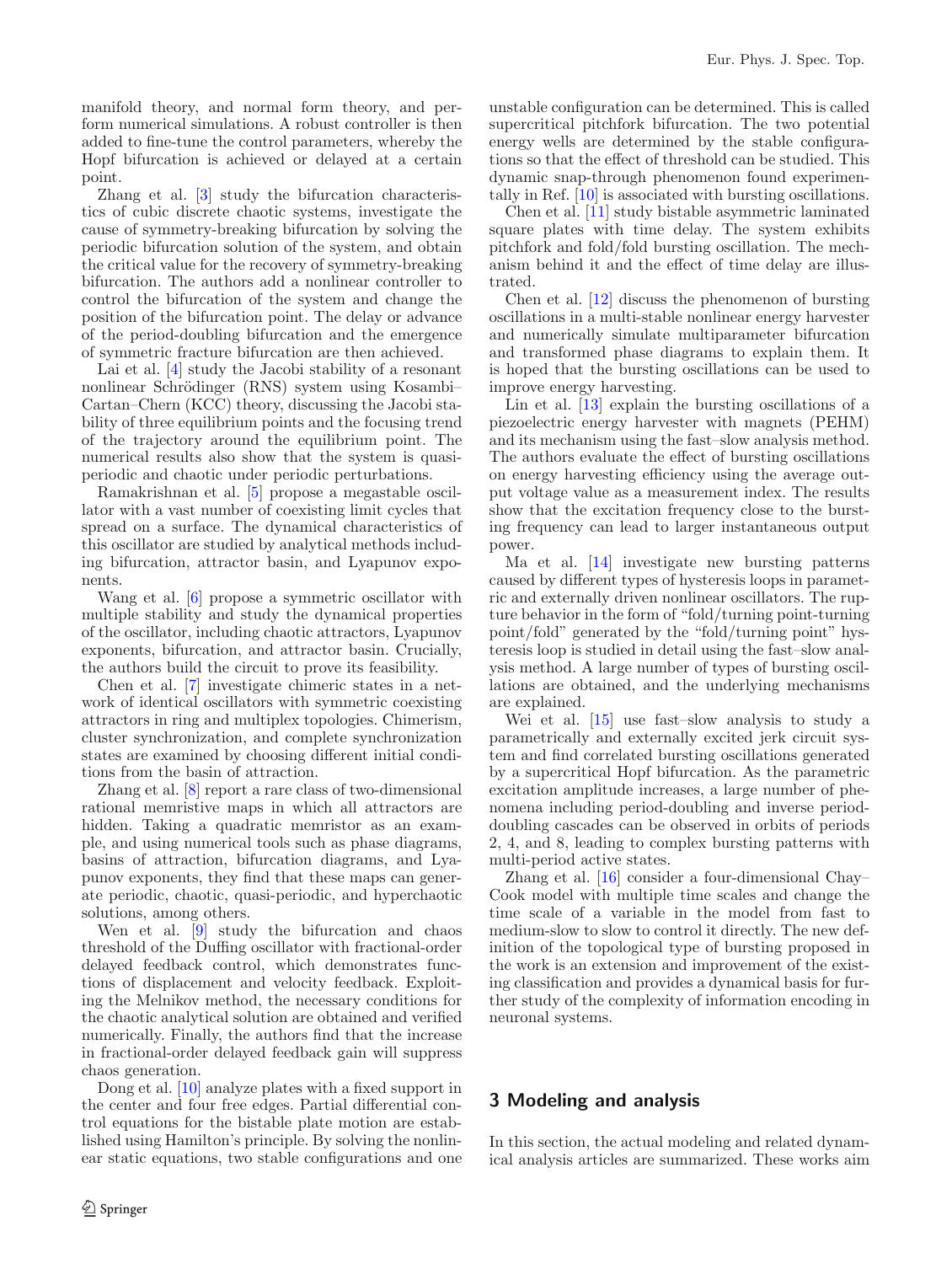to guide practical engineering by applying dynamical analysis approaches.

Zhou et al. [\[17\]](#page-4-2) analyze the nonlinear dynamics of two first-order 2:3 external and 3:2 internal mean motion resonances (MMRs) of a three-body system. The Poincaré diagram of the planar circular confinement three-body model is calculated to find the semilong axis and phase, which has a significant effect on the steady state of the resonant orbit. Stable and chaotic domains are also obtained through the resonance space.

Sun et al. [\[18\]](#page-4-3) study the nonlinear dynamics of circular mesh antennas. They first equate it to a cylindrical shell structure, and then carry out a discrete analysis using the third-order Galerkin method. Based on the energy-phase method of Haller and Wiggins, the geometry of three jump pulses in six-dimensional phase space is described by the extended energy-phase method.

Wang et al. [\[19](#page-4-4)] propose a new noncircular crosssection elastic rod model, and explain these inherent conformational principles by analytical methods using the concept of effective bending stiffness. The bifurcation and stability analysis also reveals the plain and flexural conformations of the rod.

Wang et al. [\[20](#page-4-5)] consider the Bass model based on the classic durable consumer goods marketing network model, deriving degree-based mean-field theory. For the annealing network setting, they establish its balance, stability, and aggressiveness. Numerical results show that the method can optimize costs.

Xu et al. [\[21\]](#page-4-6) study the space–time fractional equation. Multiple solitary and periodic solutions are obtained by new fractional scaling transformations of fractional nonlinear systems which transform different time and space orders into integer orders. The authors expect that the exact solutions of fractional nonlinear wave systems can be treated in a similar way.

Tian et al. [\[22](#page-4-7)] construct a nonlinear dynamic vibration absorber (DVA) with variable frequency and damping, and evaluate its performance using a novel force transferability. A two-step optimization method for nonlinear DVA parameters over a wide frequency range is also designed to overcome the limitations of the traditional single optimization method for broadband damping. Finally, time history, phase, Poncaré, and frequency spectrum diagrams are analyzed to prove the effectiveness and superiority of the two-step optimization method.

Doubla et al. [\[23](#page-4-8)] investigate the Hopfield neural network (HNN) model with a hyperbolic-type memristor. Equilibrium point analysis shows that the instability line of the system is associated with external stimuli. The coexisting attractors are then analyzed using bifurcation diagrams, Lyapunov exponents, and phase diagrams. Finally, the authors design a new electronic circuit of a hyperbolic memristor, which enables the computer simulation of the whole system to be designed for future engineering applications.

Parkavi et al. [\[24\]](#page-4-9) propose a method to generate a class of nonlinear ordinary differential equations (ODEs) which comprise simple harmonic oscillator equations with either amplitude-independent or

integral-dependent oscillation frequency characteristics. They then use an example to illustrate the theory.

Shi et al. [\[25\]](#page-4-10) study adaptive consistent tracking control of perturbed multi-intelligent systems (MASs) by a discontinuous protocol approach. Using algebraic graph theory, differential inclusion theory, and matrix theory, sufficient consistency conditions are obtained for the mathematical model under consideration. Finally, the usability of the theoretical analysis is demonstrated by an example.

Reddy et al. [\[26](#page-4-11)] show the application of entropy generation for gold-blood pseudoplastic nanofluid flow in electrodynamically and electro-conductively heated microchannels. The dimensional form of the momentum and heat equations are transformed into dimensionless form using long-wavelength and small Reynolds number approximations. The effects of parameters including radiation, Weissenberg number, Helmholtz– Smoluchowski velocity, and Joule heating are analyzed through homotopy perturbation method (HPM) calculations.

Sivasaravanababu et al. [\[27](#page-4-12)] study seizure features expressed in EEG data using a deep convolutional variational autoencoder (DCVAE) based on deep learning and preprocessed data using a tunable Q-factor wavelet transform (TQWT). Subsequently, these violent EEG features associated with seizures are applied as input to a stacked bidirectional long- and short-term memory (SB-LSTM) model for automatic seizure detection. The method demonstrates high accuracy and sensitivity.

Ramakrishnan et al. [\[28](#page-4-13)] consider an exponential flux memristor-based Morris–Lecar neuron model for one-, two-, and three-layer neural networks subjected to the effects of low-frequency electromagnetic fields (MLELFs) and noise variance on helical wave suppression. The multilayer neural network is found to have a substantial influence on low noise variance in helical wave suppression.

Karami et al. [\[29](#page-4-14)] propose a two-dimensional megastable oscillator with a square-wave function, which has an unstable equilibrium point. Based on this equilibrium, the innermost attractor is self-excited, while the others are hidden. The authors also study the basin of attraction of the limit cycles number function and its chaotic dynamics under sinusoidal forces. Various dynamics of the forced oscillator generated by varying the amplitude and frequency of the forcing term are discussed.

Tian et al. [\[30](#page-4-15)] analyze the fundamental dynamics of chaotic systems with a hidden attractor and a line equilibrium. Moreover, the infinity dynamics of the system are studied based on Poincaré compactification theory, and the type of equilibria at infinity are also analyzed and proved. A fixed-time synchronization observer is proposed, and the master system synchronizes with the slave system at settling time.

Wang et al. [\[31\]](#page-4-16) investigate the fractional-order Colpitts oscillator on the basis of the multi-step fractional differential transform method (MFDTM) algorithm and consider bifurcation diagrams of the fractional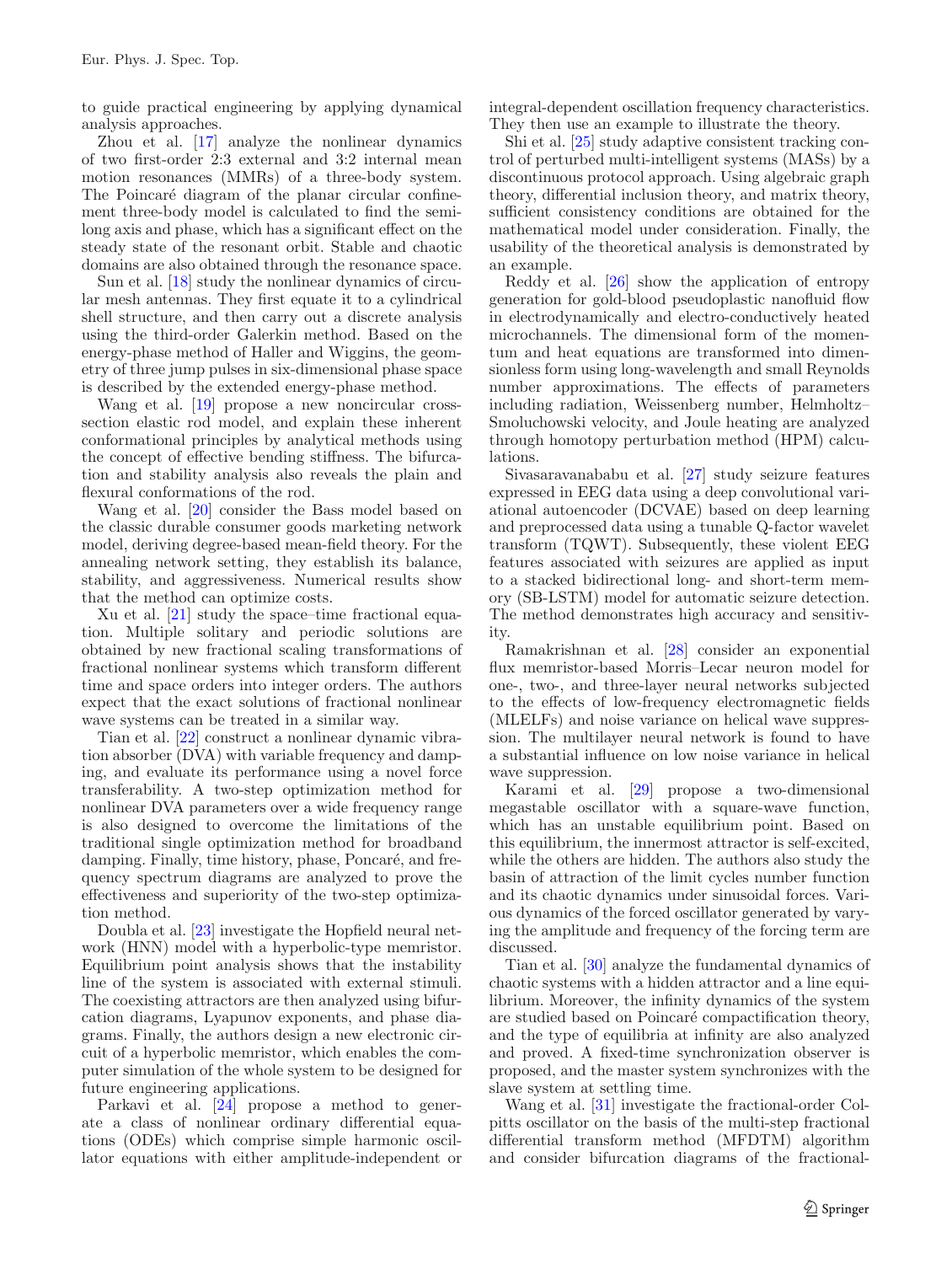order system with the corresponding integer-order system. A field-programmable gate array (FPGA) implementation scheme is proposed for the fractional-order Colpitts oscillator based on the MFDTM algorithm.

Yuan et al. [\[32](#page-4-17)] study the first and second comparison theorems of tempering fractional differential equations, and analyze the continuous dependence of the equation solution on the parameters. Two examples are then given to support the theoretical analysis.

## **4 Discussion and outlook**

We hope that the content of this volume will further advance the study of bifurcations, chaos, and bursting oscillations. This volume provides an in-depth study of these phenomena, and combined with actual engineering, medical, aerospace, and other models, it provides new ideas and schemes for optimizing parameter design at the same time. In addition to classical analytical methods, scholars have combined cutting-edge methods from different disciplines, including nanotechnology, adaptive control, and deep learning methods. On this basis, we propose several suggestions for future research directions. Firstly, although the phenomenon of bursting oscillations is very extensive, it has not yet been supported by a profound theory, and it also has not yet received widespread deep theoretical support. It is important to establish a mathematical definition of bursting oscillations and the theory behind them. Second, although bifurcation, chaos, and bursting phenomena can be used to guide practical engineering, they are not closely integrated with actual models. The use of theoretical analysis for precise control is an important step in the application direction.

We wish to thank all the authors for their enthusiastic response and hard work, and for supporting our idea to present their recent achievements and progress in this area of scientific research. We hope that this volume will contribute to constructive discussions on theoretical advances and potential applications for bifurcation, chaos, and bursting oscillation in engineering and mechanics.

**Acknowledgements** The authors gratefully acknowledge the support of the National Natural Science Foundation of China (NNSFC) through Grant Nos. 12172333 and 12172340, the Natural Science Foundation of Zhejiang Province through Grant Nos. LY20A020001 and LY20A020003, and the Fundamental Research Funds for the Central Universities, China University of Geosciences Wuhan (CUGGC05).

#### **References**

<span id="page-3-0"></span>1. X. Liu, L.J. Pei, W.Y. Wang et al., Double Hopf bifurcation and stability of Koren-Feingold cloudrain system with rain production delay. Eur. Phys. J. Spec. Top. (2021). [https://doi.org/10.1140/epjs/](https://doi.org/10.1140/epjs/s11734-021-00412-6) [s11734-021-00412-6](https://doi.org/10.1140/epjs/s11734-021-00412-6)

- <span id="page-3-1"></span>2. L.Q. Zhou, A. Kabbah, Hopf bifurcation and its control in a 3D autonomous system. Eur. Phys. J. Spec. Top. (2022). [https://doi.org/10.1140/epjs/](https://doi.org/10.1140/epjs/s11734-022-00488-8) [s11734-022-00488-8](https://doi.org/10.1140/epjs/s11734-022-00488-8)
- <span id="page-3-2"></span>3. L. Zhang, Q. Han, Symmetry breaking bifurcation analysis and control of a cubic discrete chaotic system. Eur. Phys. J. Spec. Top. (2022). [https://doi.org/10.1140/](https://doi.org/10.1140/epjs/s11734-022-00479-9) [epjs/s11734-022-00479-9](https://doi.org/10.1140/epjs/s11734-022-00479-9)
- <span id="page-3-3"></span>4. T. Lai, C.S. Feng, Y.J. Liu et al., Geometric analysis and onset of chaos for the resonant nonlinear Schrödinger system. Eur. Phys. J. Spec. Top. (2021). [https://doi.](https://doi.org/10.1140/epjs/s11734-021-00398-1) [org/10.1140/epjs/s11734-021-00398-1](https://doi.org/10.1140/epjs/s11734-021-00398-1)
- <span id="page-3-4"></span>5. B. Ramakrishnan, A. Ahmadi, F. Nazarimehr et al., Oyster oscillator: a novel mega-stable nonlinear chaotic system. Eur. Phys. J. Spec. Top. (2021). [https://doi.](https://doi.org/10.1140/epjs/s11734-021-00368-7) [org/10.1140/epjs/s11734-021-00368-7](https://doi.org/10.1140/epjs/s11734-021-00368-7)
- <span id="page-3-5"></span>6. Z. Wang, D. Veeman, M. Zhang et al., A symmetric oscillator with multi-stability and chaotic dynamics: bifurcations, circuit implementation, and impulsive control. Eur. Phys. J. Spec. Top. (2021). [https://doi.org/](https://doi.org/10.1140/epjs/s11734-021-00371-y) [10.1140/epjs/s11734-021-00371-y](https://doi.org/10.1140/epjs/s11734-021-00371-y)
- <span id="page-3-6"></span>7. M.S. Chen, D. Veeman, Z. Wang et al., Chimera states in a network of identical oscillators with symmetric coexisting attractors. Eur. Phys. J. Spec. Top. (2022). <https://doi.org/10.1140/epjs/s11734-022-00480-2>
- <span id="page-3-7"></span>8. L.P. Zhang, Y. Liu, Z.C. Wei et al., Hidden attractors in a class of two-dimensional rational memristive maps with no fixed points. Eur. Phys. J. Spec. Top. (2022). <https://doi.org/10.1140/epjs/s11734-022-00483-z>
- <span id="page-3-8"></span>9. S.F. Wen, H. Qin, Y.J. Shen et al., Chaos threshold analysis of Duffing oscillator with fractional-order delayed feedback control. Eur. Phys. J. Spec. Top. (2022). <https://doi.org/10.1140/epjs/s11734-021-00369-6>
- <span id="page-3-9"></span>10. T. Dong, W. Zhang, Y.Z. Liu, Dynamic snap-through phenomena and nonlinear vibrations of bistable asymmetric cross-ply composite-laminated square plates with two potential wells under center base excitation. Eur. Phys. J. Spec. Top. (2021). [https://doi.org/10.1140/](https://doi.org/10.1140/epjs/s11734-021-00375-8) [epjs/s11734-021-00375-8](https://doi.org/10.1140/epjs/s11734-021-00375-8)
- <span id="page-3-10"></span>11. Y.N. Chen, D.J. Zhang, B.W. Lin, Pitchfork and fold/fold bursting of time delay duffing systems with parametric excitation and external excitation. Eur. Phys. J. Spec. Top. (2021). [https://doi.org/10.1140/](https://doi.org/10.1140/epjs/s11734-021-00394-5) [epjs/s11734-021-00394-5](https://doi.org/10.1140/epjs/s11734-021-00394-5)
- <span id="page-3-11"></span>12. Z.Y. Chen, W.A. Jiang, L.Q. Chen et al., Bursting analysis of multi-stable nonlinear mechanical oscillator and its application in energy harvesting. Eur. Phys. J. Spec. Top. (2021). [https://doi.org/10.1140/](https://doi.org/10.1140/epjs/s11734-021-00377-6) [epjs/s11734-021-00377-6](https://doi.org/10.1140/epjs/s11734-021-00377-6)
- <span id="page-3-12"></span>13. B.W. Lin, Y.H. Wang, Y.H. Qian, Bursting oscillation and its mechanism of the flow-induced vibration piezoelectric energy harvester with magnets by low-frequency excitation. Eur. Phys. J. Spec. Top. (2022). [https://doi.](https://doi.org/10.1140/epjs/s11734-022-00481-1) [org/10.1140/epjs/s11734-022-00481-1](https://doi.org/10.1140/epjs/s11734-022-00481-1)
- <span id="page-3-13"></span>14. X.D. Ma, H.Q. Zhao, Q.S. Bi, Novel bursting patterns induced by hysteresis loops in a one-degree-of-freedom nonlinear oscillator with parametric and external excitations. Eur. Phys. J. Spec. Top. (2022). [https://doi.](https://doi.org/10.1140/epjs/s11734-022-00485-x) [org/10.1140/epjs/s11734-022-00485-x](https://doi.org/10.1140/epjs/s11734-022-00485-x)